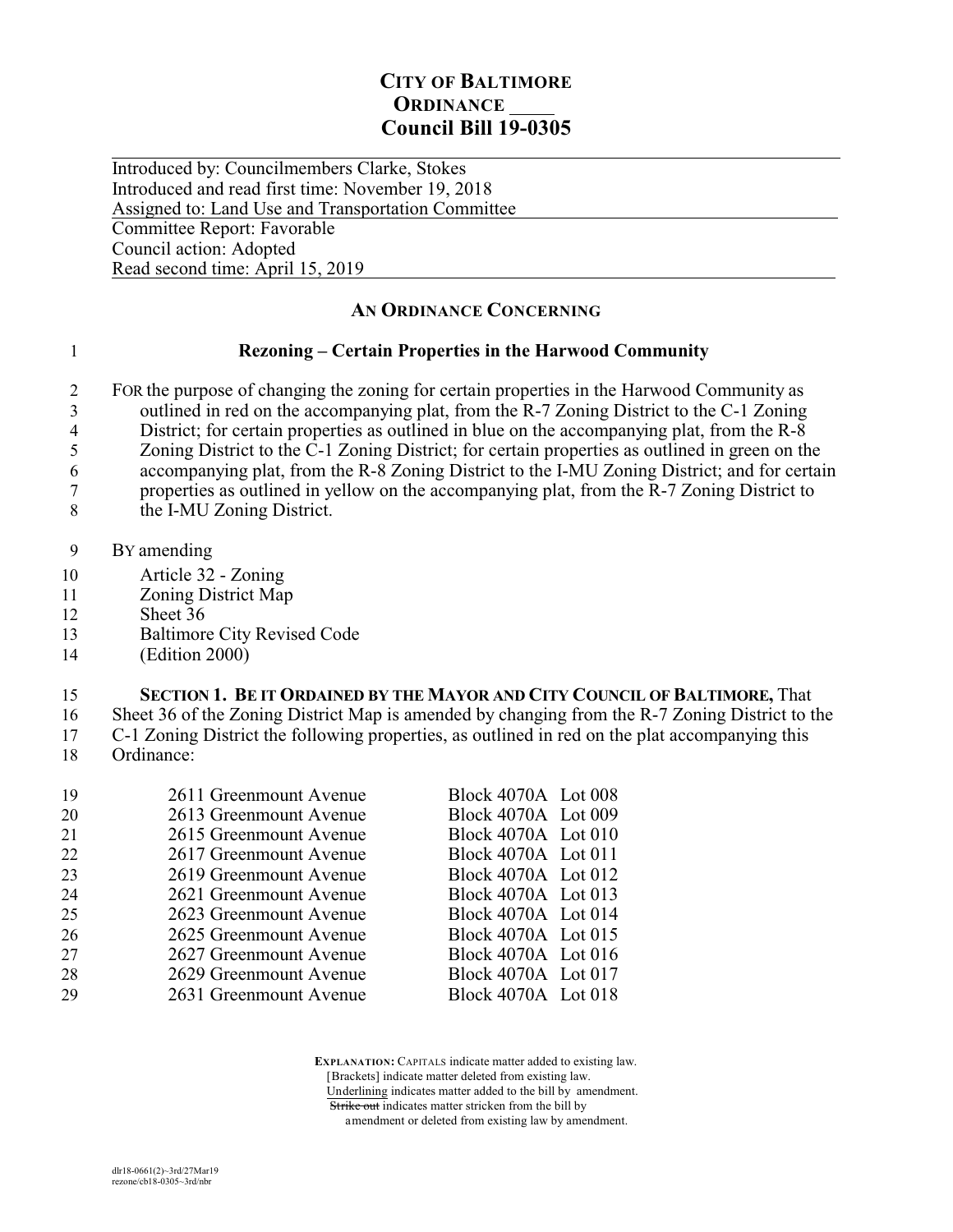# **Council Bill 18-0305**

| 1  | 2633 Greenmount Avenue    | Block 4070A Lot 019 |           |
|----|---------------------------|---------------------|-----------|
| 2  | 2635 Greenmount Avenue    | Block 4070A Lot 020 |           |
| 3  | 2637-39 Greenmount Avenue | Block 4070A Lot 021 |           |
| 4  | 2641 Greenmount Avenue    | Block 4070A Lot 023 |           |
| 5  | 2643 Greenmount Avenue    | Block 4070A Lot 024 |           |
| 6  | 2645 Greenmount Avenue    | Block 4070A Lot 025 |           |
|    | 2647 Greenmount Avenue    | Block 4070A Lot 026 |           |
| 8  | 2649 Greenmount Avenue    | Block 4070A Lot 027 |           |
| 9  | 2651 Greenmount Avenue    | Block 4070A Lot 028 |           |
| 10 | 2701 Greenmount Avenue    | <b>Block 4071</b>   | Lot $001$ |
| 11 | 2703 Greenmount Avenue    | Block 4071          | Lot $002$ |
| 12 | 2705 Greenmount Avenue    | <b>Block 4071</b>   | Lot $003$ |
| 13 | 2707 Greenmount Avenue    | <b>Block 4071</b>   | Lot $004$ |
| 14 | 2709 Greenmount Avenue    | <b>Block 4071</b>   | Lot $005$ |
| 15 | 2711 Greenmount Avenue    | <b>Block 4071</b>   | Lot $006$ |
| 16 | 2713 Greenmount Avenue    | <b>Block 4071</b>   | Lot $007$ |
| 17 | 2715 Greenmount Avenue    | <b>Block 4071</b>   | Lot $008$ |
| 18 | 2717 Greenmount Avenue    | <b>Block 4071</b>   | Lot $009$ |
| 19 | 2719 Greenmount Avenue    | <b>Block 4071</b>   | Lot $010$ |
|    |                           |                     |           |

 **SECTION 2. AND BE IT FURTHER ORDAINED,** That Sheet 36 of the Zoning District Map is 21 amended by changing from the R-8 Zoning District to the C-1 Zoning District the following<br>22 properties, as outlined in blue on the plat accompanying this Ordinance: properties, as outlined in blue on the plat accompanying this Ordinance:

| 23 | 500 East 27 <sup>th</sup> Street | <b>Block 4071</b>   | Lot $057$ |
|----|----------------------------------|---------------------|-----------|
| 24 | 502 East 27th Street             | <b>Block 4071</b>   | Lot $056$ |
| 25 | 504 East $27th$ Street           | <b>Block 4071</b>   | Lot $055$ |
| 26 | 506 East $27th$ Street           | <b>Block 4071</b>   | Lot $054$ |
| 27 | 508 East $27th$ Street           | <b>Block 4071</b>   | Lot $053$ |
| 28 | $510$ East $27th$ Street         | Block 4071 Lot 052  |           |
| 29 | 501 East $27th$ Street           | Block 4070A Lot 029 |           |
| 30 | 503 East 27th Street             | Block 4070A Lot 030 |           |
| 31 | 505 East 27th Street             | Block 4070A Lot 031 |           |
| 32 | 507 East $27th$ Street           | Block 4070A Lot 032 |           |
| 33 | 509 East $27th$ Street           | Block 4070A Lot 033 |           |
| 34 | $511$ East $27th$ Street         | Block 4070A Lot 034 |           |

 **SECTION 3. AND BE IT FURTHER ORDAINED,** That Sheet 36 of the Zoning District Map is amended by changing from the R-8 Zoning District to the I-MU Zoning District the following properties, as outlined in green on the plat accompanying this Ordinance:

| 38 | 2632 Mathews Street | Block 4070A Lot 047 |  |
|----|---------------------|---------------------|--|
| 39 | 2634 Mathews Street | Block 4070A Lot 048 |  |
| 40 | 2636 Mathews Street | Block 4070A Lot 049 |  |
| 41 | 2638 Mathews Street | Block 4070A Lot 050 |  |
| 42 | 2640 Mathews Street | Block 4070A Lot 051 |  |
| 43 | 2642 Mathews Street | Block 4070A Lot 052 |  |
| 44 | 2644 Mathews Street | Block 4070A Lot 053 |  |
| 45 | 2646 Mathews Street | Block 4070A Lot 054 |  |
| 46 | 2714 Mathews Street | Block 4071 Lot 032  |  |
|    |                     |                     |  |